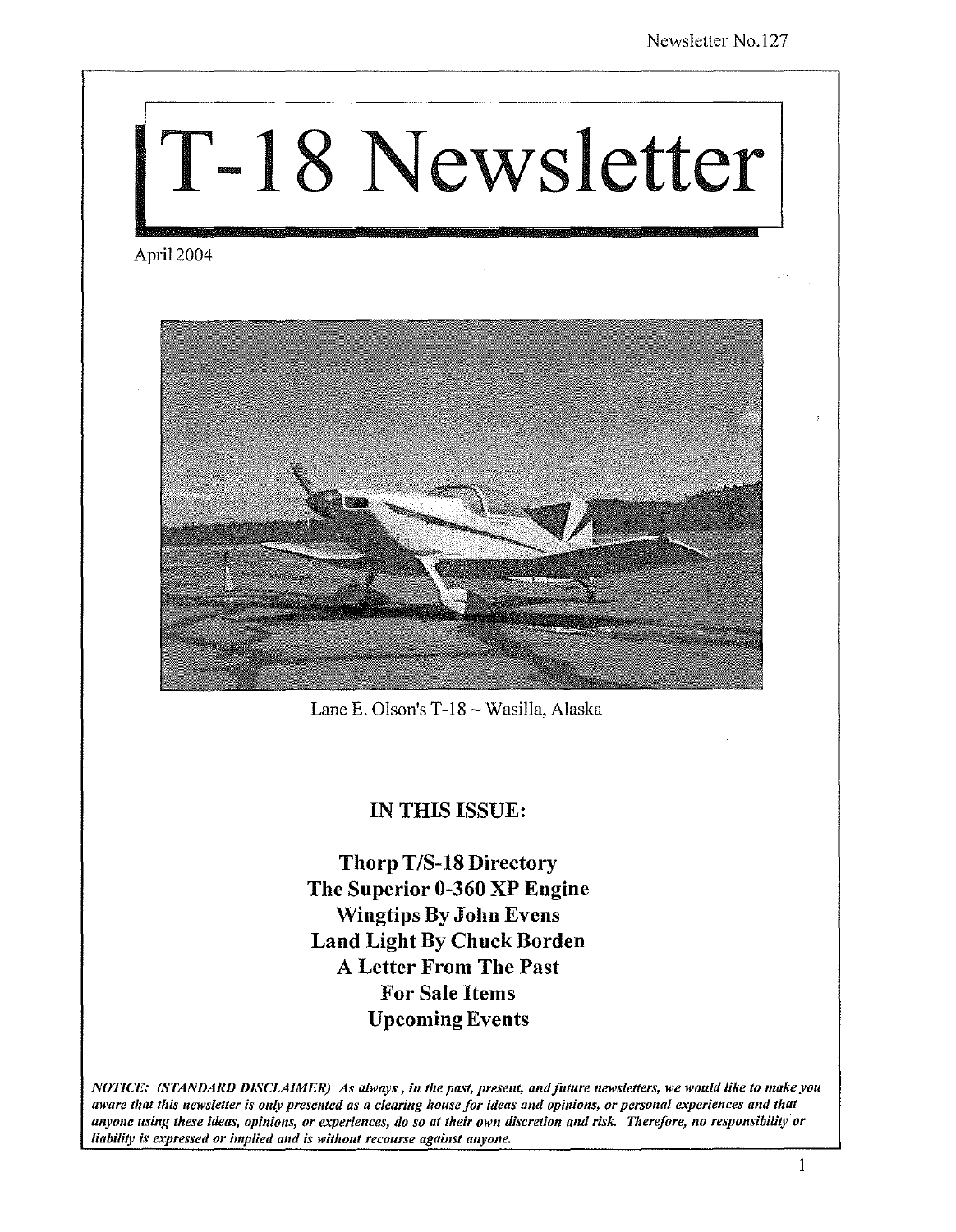

I believe our family has a problem. Those of you that are members of the ThorpList email group are probably aware of the problem. Our group and its members are becoming known worldwide as a bunch of one-sided, arrogant, know it all's who resent anyone that does not own or fly a Thorp. I have received many emails and some phone calls from people who have visited our ThorpList to ask questions and to find out more about the T/S-18. They all complain that we are rude, opinionated, and unwilling to help the new guy. I don't necessarily believe all of that to be true, however I think that those of us who participate on the ThorpList will agree that there have been a few problems recently. Regardless of what each of us believe individually, the problem is that the ThorpList in general has gotten a bad name, and in some cases potential owners/builders/pilots have simply moved on to different airplanes with groups that they feel are more receptive to their needs. The ThorpList was created as a media for us to exchange ideas, but it was also created to help and nurture Thorp wanna-be's and possibly get a few more T/S-18's flying. I truly believe that we all have good intentions, but as we all have learned, good intentions using email sometimes backfire in our faces. When we use email our feeling, our facial expressions, and the tone of our voice, is unreadable and sometimes our good intent gets lost or scrambled. Sometimes, as we all know, new people ask dumb questions, and get a resultant answer that they find less than tasteful.

Lets ail agree that some damage has been done to the T-18 Mutual Aid Society, and that none of us really wanted that to happen. So those of us who participate on the ThorpList need to be careful and choose our words more carefully. Lets all work on getting our good name back !!!

#### T -18 **Directory Questionnaire**

T-18 Mutual Aid Society member Rick Shoup emailed me a while back and ask if I thought compiling a written list of all the Thorps would be a worth while endeavor. I responded affirmatively, and stated that other members had expressed similar interests. Rick then replied that he was willing to undertake this monumental task. What he is now attempting to do is compile a list of every  $T/S-18$  that has ever been built, or is in the process of being built. Now I think that we can all say with certainty that he has undertaken a HUGE project. There are many Thorps that have been built and not registered or licensed as T/S-18's, so these may pose a problem that is not easily rectifiable. But I believe with persistence he will be able to track down most of them. He will then compile the information into book form and make them available, at some nominal charge, for all of those of us who wish to own a piece of Thorp history.

Rick has ask that EVERYONE that is building, has built, is flying, restoring, or just has any knowledge of a T/S-18 to please fill out a questionnaire. I have included one on page 16 of this issue. You may also find two different versions of the form on the T -18 website. One form is downloadable, and you may then print it out on your printer. The second version is fillable on the website .. when completed just click on "Submit" and it will be sent to Rick by email.

Rick also asks that everyone include some pictures of their airplane. It doesn't matter if its flying or still in the project stage ... just send some pictures. You can email them to him or send them by regular mail service.

Send your completed questionnaire to:

Rick Shoup HC-61 Box 82A Capon Bridge, WV. 26711

You can contact Rick at: Phone: (304)856-1023 Fax (540)722-2633 Email: volo t18@citlink.net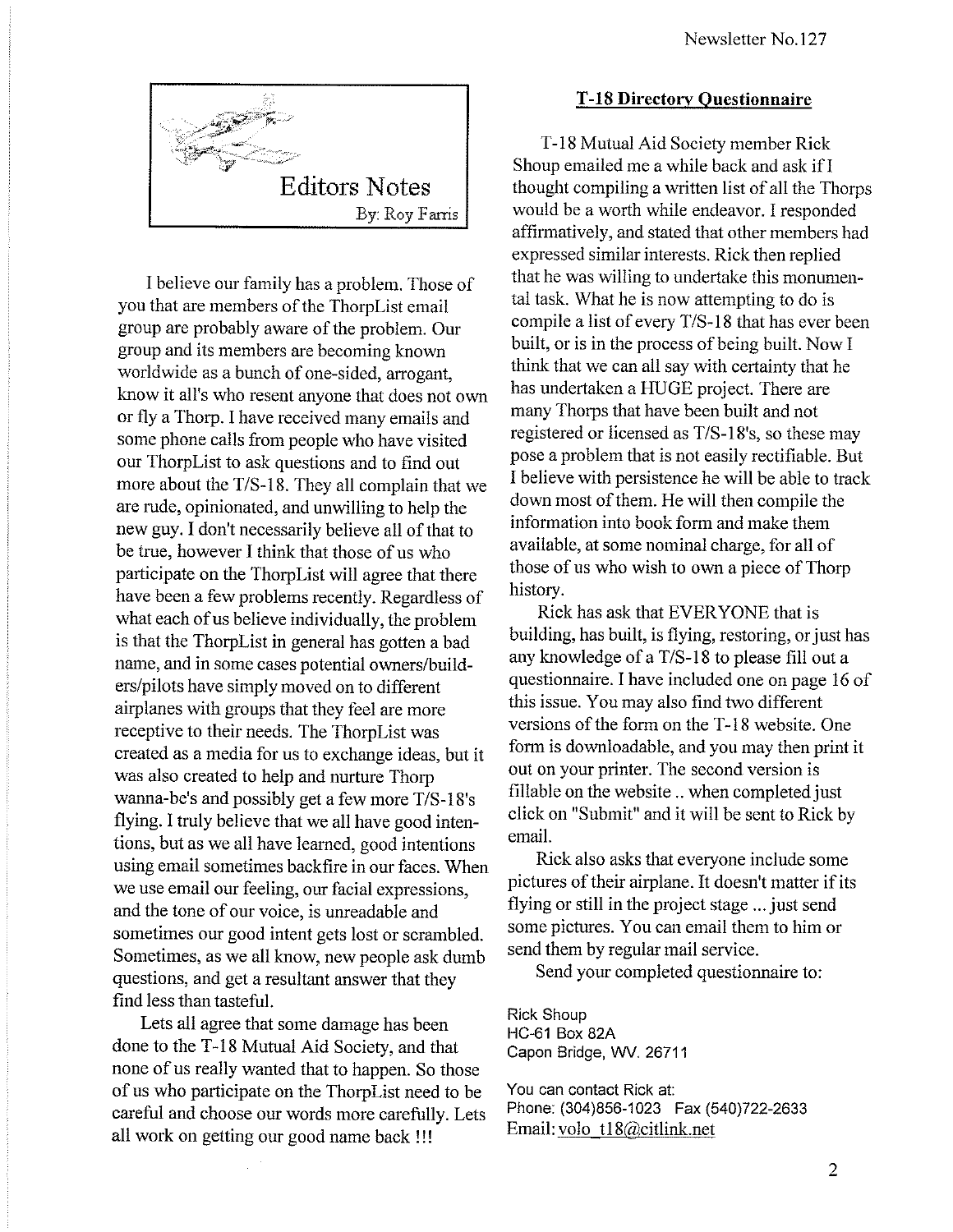# **Surerior 0-360 XP Engine**

By: Bill Beswick - N2618B

I originally flew my T -18 in September of 1978 with a 0-290 GPU, since that time I have added about 700 hours. For ten years of the interim period I had a Bonanza N35, and the T-18 saw little use. After retiring in 1996 I began looking for a bigger engine and settled on a 0- *360 A3A* and a 70 X 84 Serba propeller. This combination worked well for several years, but I had gotten used to a constant speed prop on the Bonanza and began looking for an engine/prop combination utilizing a constant speed prop. When Superior announced their 0-360 XP this past year I began to investigate the possibility of acquiring a new engine and prop. I went back and forth on the issue trying to find a way to justify the \$26,000 and wondering what increased performance would be achieved. I used the Superior web site to build an engine in cyberspace many times, always coming up with the same price. Then one day the price came up about \$3,500 less than before. That was all I needed. I ordered the 0-360 XP with 9 to 1 pistons (185 HP), Lightspeed ignition on the right side, a standard updraft oil sump and the HA-6 horizontal carburetor. Also ordered at the same time from Classic Sport Aircraft was a new Hartzell blended airflow constant speed propeller which had been tested with the Superior engine.

I planned on building a 90 degree fitting and carb air box similar to the one described in newsletter 56 page 5B written by Steve HaWley. Some changes were made to Steve's design. I obtained a 2  $\frac{1}{2}$  inch 6061 aluminum schedule 40 close radius elbow, machined aluminum flanges out of 6061 3/8 plate and had them welded to the elbow in such a manner as to clear the engine mount with the carb air box. I think the offset was 15 degrees. A support was added to the rear of the carburetor to dampen vibration. The air cleaner installation posed a problem due to the limited space at the rear of the engine. I spent a couple of hours at the local **U Wrench It** used auto parts yard and came up with a air cleaner cont.

#### Surerior 0-360 XP Engine, cont.

Chrysler V -8 of undetermined vintage. Probably late 80's or early 90's. With minor modifications it was fixed to the engine mount on the right side with incoming air coming from the right rear engine baffling.

The engine arrived in mid November and the prop on December 18, 2003. Hartzell was kind enough to send me a scrap hub so that measuring for a prop extension and spinner was complete before the prop arrived. After the prop arrived the plane was weighed and to no ones surprise it had gained about 70 pounds to 988 pounds. The weight and balance was recalculated and required some weight in the tail. I built a bracket which was anchored inside the fuselage to the tail wheel spring attachments and bolted on ten pounds of lead bringing the new empty weight to 998 pounds.

On December 27,2003 everything was relatively complete and the engine was started for the first time since the test run of one hour by Superior. All was well, no fuel or oil leaks. Monday, December 29 was an overcast day here in Michigan, but with little wind and plenty of ceiling. The first flight was a cautious one and necessitated an adjustment of the prop governor to limit the engine speed to 2700 RPM. Once that was accomplished I began the flight tests in earnest.

The performance is amazing, at least to me. The acceleration is brisk with 80 mph on the airspeed almost as soon as the throttle is all the way in. I Followed the recommended break in settings of varying power between 65 and 75 percent for the first several hours. I can report that 65% power (22 inches and 2400 rpm) resulted in 190 mph true air speed, and 75% (25 inches and 2400 rpm) resulted in true airspeed of 203 mph. The rate of climb also increased somewhat, I can still get 2000 fpm at 150 mph. Initial sustained rate of  $climb$  is  $2500$  fpm.

I am please with the engine and propeller choice and would be pleased to communicate with anyone who has questions about the installation or performance. wbeswick@chartermi.net

 $\frac{1}{2}$  ,  $\frac{1}{2}$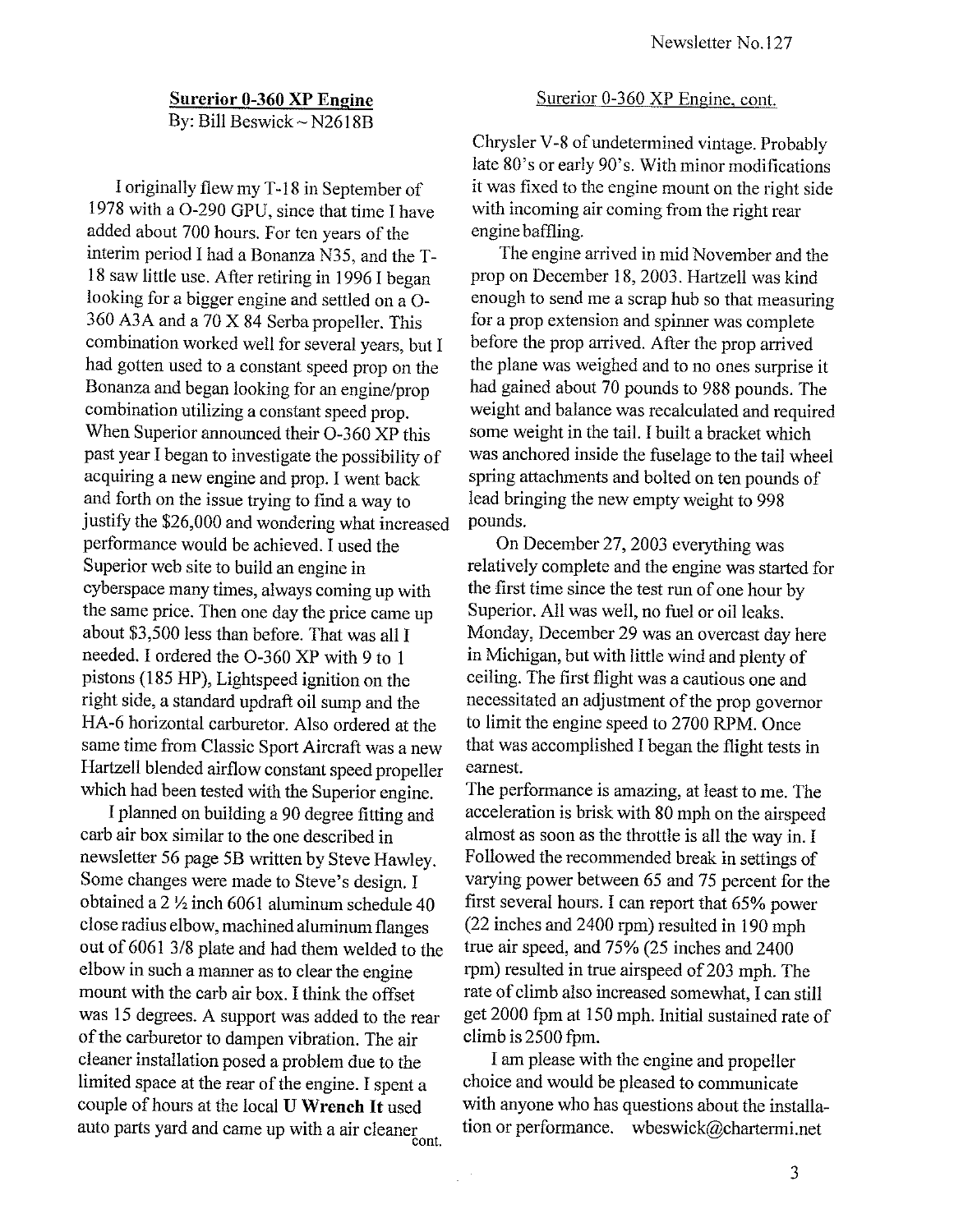

Thorp T-18 N71JE

**FROM THE DESK OF**  John R. Evens 6931 Lee Street Arvada, CO 80004

#### **MyWingTips**

I've had so many requests for info on the wing tips that I built, that I thought maybe a short article on the building process was in order. I've been struggling, because it's sure a lot easier to describe and tell about in person, with the tips there to look at, than it is to put into words and drawings on paper.

I built the tips early in 1995 and now have over 450 hours on them. They took about 2 weekends of work, not including painting. As seen in figure I, they are what I would describe as a "modified-Hoerner" style. I made them because I liked the looks of a similiar set on John Kleber's T -18. Credit

for the process used to form their shape must go to John, who helped me with the building of mine. The one big advantage over the original rounded style used on most  $T-18$ 's is increased lift, as proven by test flights I made with a new tip on one wing only. There doesn't seem to be any measurable effect on cruise or top speed, but there was a great difference noticed in ground effect, leading me to decrease my landing speeds. I might point out that my tips are 12" wide, as opposed to the originals which were 11". I think John Kleber's are 10" wide, and Larry Eversmeyer built a set which I believe are 14" wide.



The tips are constructed using the "Rutan" method of hot-wiring a foam core and laying fiberglass over the core. The method described will produce the flowing shape of the tip automatically, with no freehand sculpting necessary. I won't attempt to go into all of the details of working with fiberglass in this article. If you have a "plastic airplane" builder available, especially one who has built a Rutan design, you can probably get all the help you may need. I'd also be happy to answer any specific questions by email or phone.

As for materials, you'll need:

2 blocks of blue "styrofoam", both the same size (just large enough for one tip) and cut perfectly "square" (right angles).

Fiberglass cloth, 8 ounce, BID (bi-directional) - enough for 4 layers, which should produce a laminate of approximately 1/16" thickness.

Epoxy resin - I like the "West System" #105, and the #206 hardner. Get the West System pumps which screw onto the cans, and give you the proper ratio of resin to hardner. Very easy. Strong. Sands easily.

cont. pg 5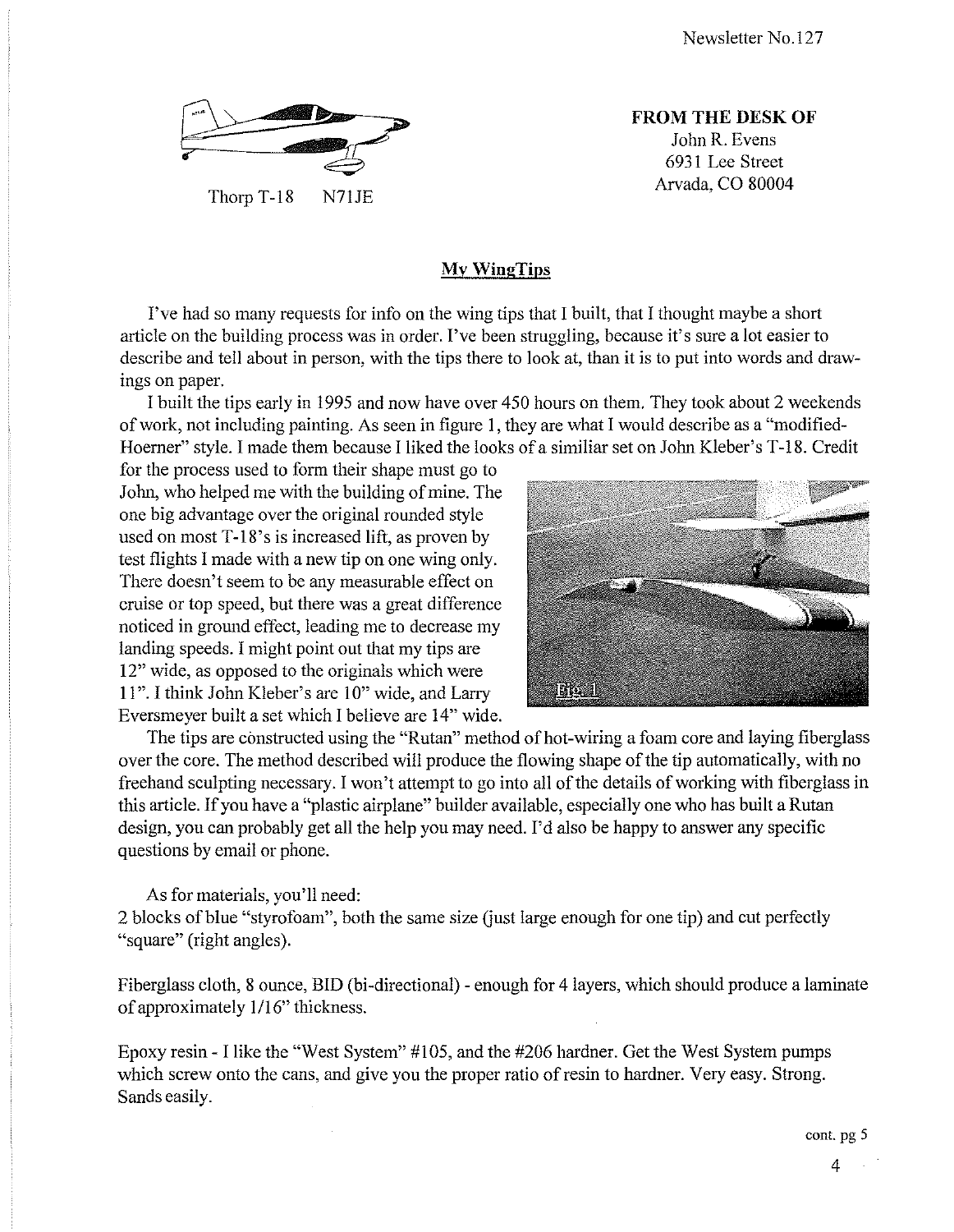#### My WingTips, cont.

Misc. materials like gloves or hand protection creme, mixing cups (wax-less), stiring sticks (tongue depressers), cotton "flox" (shredded cotton fibers) for the upper to lower surface joint, etc.

A hot-wire cutter. I made my own, utilizing a variable transformer ("Variac"), a wooden frame, and S.S. safety wire as the cutting wire. Again...talk to your Long EZ friends.

Most of these materials can be purchased from Aircraft Spruce or similar suppliers. I got my epoxy locally.

Start by making 2 airfoil templates out of thin aluminum to match your wing where the tips will attach. Keep **in** mind that the outside edge of these templates will be the inside edge (dimensionally) of the finished tips, and the tips should end up approximately 1116" thick. Cut your templates accordingly. It is recommended to mark the outer perimeter of these templates with numbered index marks every inch or so, to aid in keeping the hot wire perfectly straight and perpendicular to the edges as it is being moved through the foam (very important). You'll also need to fabricate an aluminum strip I *112"* wide (or to suit) long enough to go from the leading to the trailing edge along the bottom surface of the tip at the root. This is used for the final cut, to be described later.

The two airfoil templates are attached to both sides of a foam block. Locate them **in** exactly the same position on both sides, or you'll have a pretty funny looking tip. I attached mine by punching a lot of holes **in** the center area of each template, and using nails pushed into the foam through the holes. You're now ready to cut out the basic "core" which is like a simple section of the wing. See figures 2 and 3. It helps to have a helper to assist **in** guiding the hot wire, with one person calling out the index marks as you move along. Be sure to save the pieces of foam which are cut away because the completed core is quite thin at the trailing edge, and they can be used for support during the glassing operation.



Once you have the basic core cut out, the airfoil template on the **INBOARD** side can be removed. The core is turned upside down, and the I *112"* wide template strip is fastened to the core along the bottom surface from the center of the leading edge to the trailing edge, and right against the inboard edge. Also, the airfoil template remaining on the outboard side is shifted straight down (approximately *118"* seemed to be about right, as I recall. Just be sure to do exactly the same on both tips). Now to make the final cut, the hot wire is run along the **UPPER** edge ofthe airfoil template and the **INNER** edge

cont. pg. 6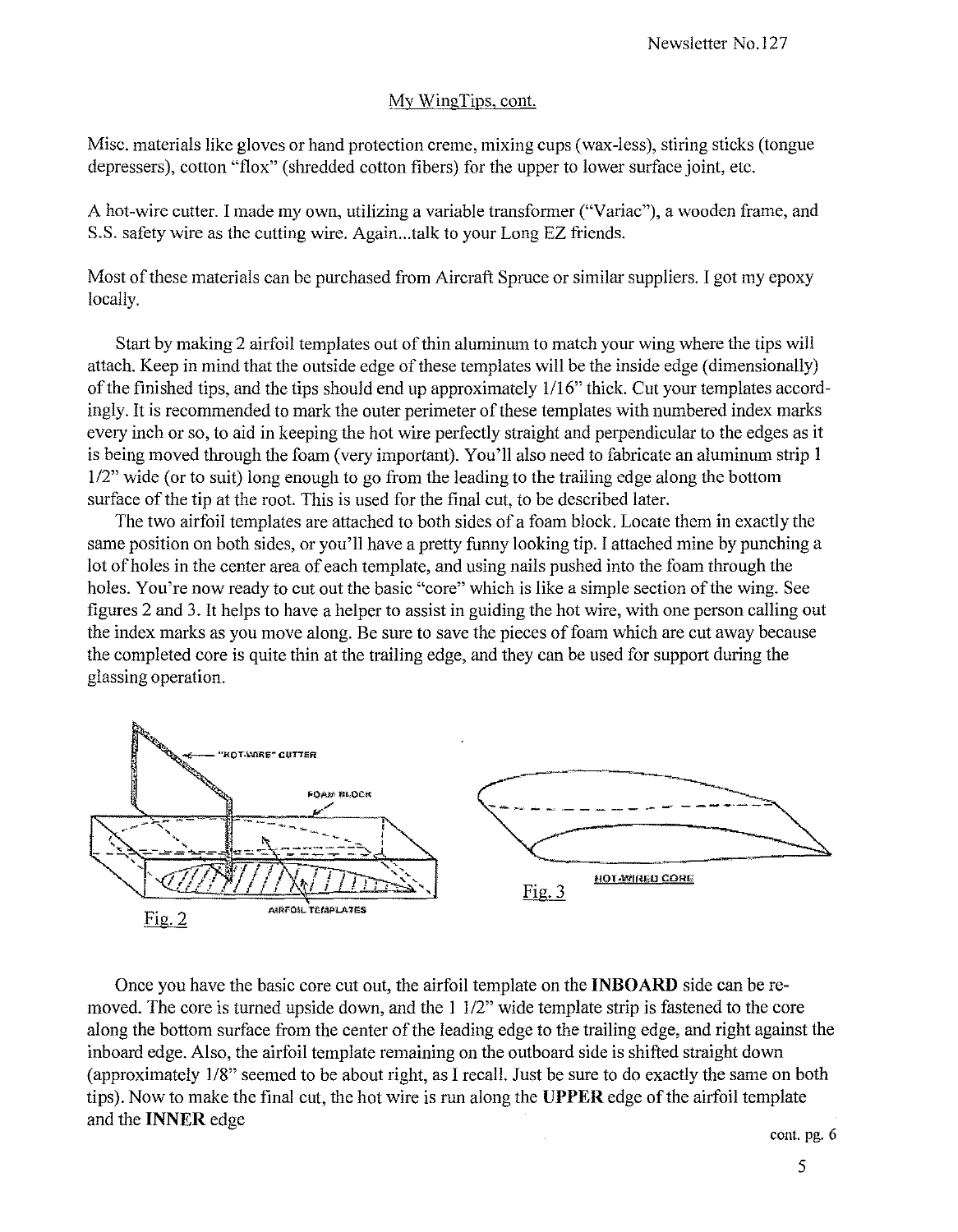#### My Wingtips, cont.

(towards the center of the block) of the  $1\frac{1}{2}$ " strip, starting at the trailing edge and continuing forward to the leading edge, where the wire will exit the core material. This is harder to tell than to do, but rest assured, if you follow these directions, you will produce the proper shape automatically, with very little if any touch up or sanding necessary. Refer to figures 4 and 5. As mentioned earlier, save the cut off pieces to help support and stabilize the core, especially in the very thin trailing edge area, while applying the fiberglass



Front view - looking at leading edge of hot wired core

The second core is cut, obviously being careful to produce a mirror image of the first. If the foam cores look good, you are now ready to begin the application of the fiberglass. All four layers are layed on either the top or bottom, before turning the tip over and covering the other side.

The fibers of each layer of fiberglass cloth should be cross oriented with respect to the preceeding layer for maximum strength and stability. Excess resin should be avoided, but full wetting of the cloth is necessary, with no air bubbles between layers. The excess cloth on each layer can be trimmed easily with a razor blade, if done when the layup is just starting to cure and still kind of "rubbery" - not too hard and not too soft. Experience comes into play here.

Once one side, top or bottom, is complete and trimmed to the correct shape, you're ready to lay on the other side. To complete the joint between the top and bottom along the outside edge, I used what is known as a "flox joint". Basically, a wedge shaped section of the foam, perhaps an inch or inch and a half wide is cut out all along the joint line before starting to lay up the second side. That area is scraped and cleaned real well, right down to the fiberglass. It is important to remove every trace of the foam in this area, and even sand the fiberglass to "rough it up" a little. Next a thick mixture of epoxy and the flox fibers is mixed up and used to completely fill the area where the foam was removed. You then proceed to lay the cloth on the second side. The only place where the cloth actually overlaps from top to bottom is in the area of the leading edge, inboard.

When you're all done and everything is trimmed up, the piece should be allowed to cure completely in it's "cradle" made from the trimmed off pieces of the original foam block. You can then fill and sand to get the finish you desire. I used "micro balloons" and epoxy, which is very light and sands easily. The final filling of any very tiny pin holes can be accomplished with a finishing putty of some sort.

If you desire, you can add a faired

cont. pg. 7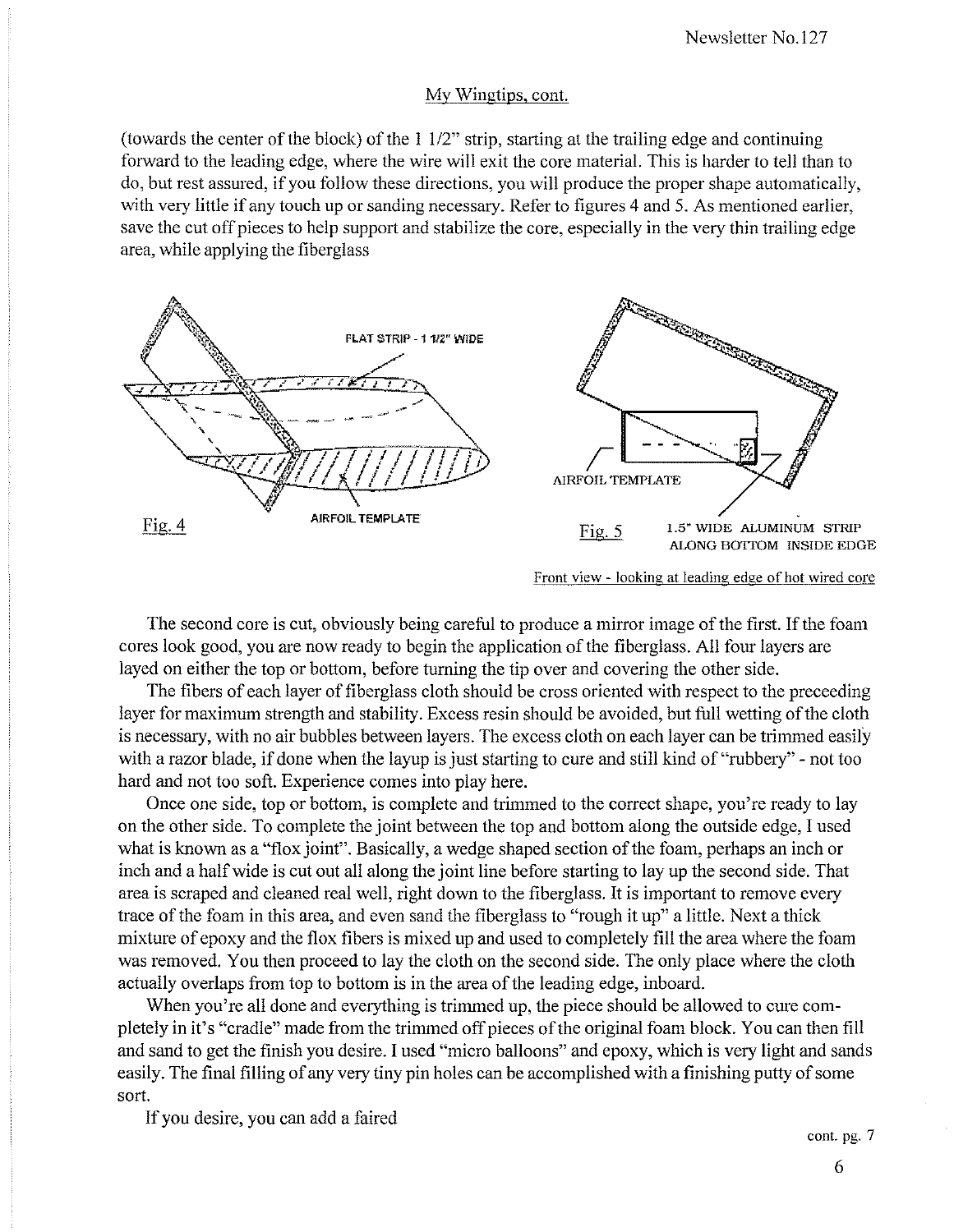#### My Wingtips, cont.

faired area for nav-light mounting, by gluing on a shaped piece of foam, and glassing over it. The details of doing this won't be discussed in this article.

Finally, the foam can be removed if desired. Unless you think you need an extremely rigid structure, I suggest removing it. It's just extra weight, and you'll find that 4 layers of 8 ounce cloth make a nice, stiff tip, even without the foam. Don't try to remove the foam by melting it out with gasoline or acetone, as some people suggested to me. It makes a terrible sticky mess. In my opinion, it's much better to carve or dig the bulk of it out, and then attack it with some course sandpaper. This works well.

Good luck! Best Regards, John Evens

*(For further information or questions, John can be reached at: (303)420-2724 or by email at: jrevens@comcast.net)* 





Here is **something for the newsletter,** if you want to print it. It is a combination of my opinion and some information from Mike Archer. Mike said it was OK to print his reply. Even if you don't want to print my opinion stuff, the info from Mike is a nice update.

The success of the RV series of aircraft shows that there is plenty of interest in an allmetal aircraft that goes together easily. In my (and some others at Sun n Fun) opinion, the only difference is in the marketing. When people are looking at an airplane to build, T-18's and S-18's are usually not even on their radar. Or if they do know about them, they are stilI considered as stilI being strictly plans-only and very time-intensive to build. We may know different, but many other potential builders do not. I think that with its

 $\mathbb{R}^{d-1}$ 



#### **Landing Light**

I read yonr comment in the T -18 e-mail and thought you might like a copy of the landing light instructions for the newsletter. If someone wants to take my instructions and re-invent the wheel it's OK by me. Or they can order the kit from me for \$70.00. I haven't been a subscriber to the newsletter for years because I don't even have time to even read Sport Av. I am however, retiring from active duty as a business owner next month, I've had it, we will se if I can catch up on things.

Chuck Borden cborden@kcbx.net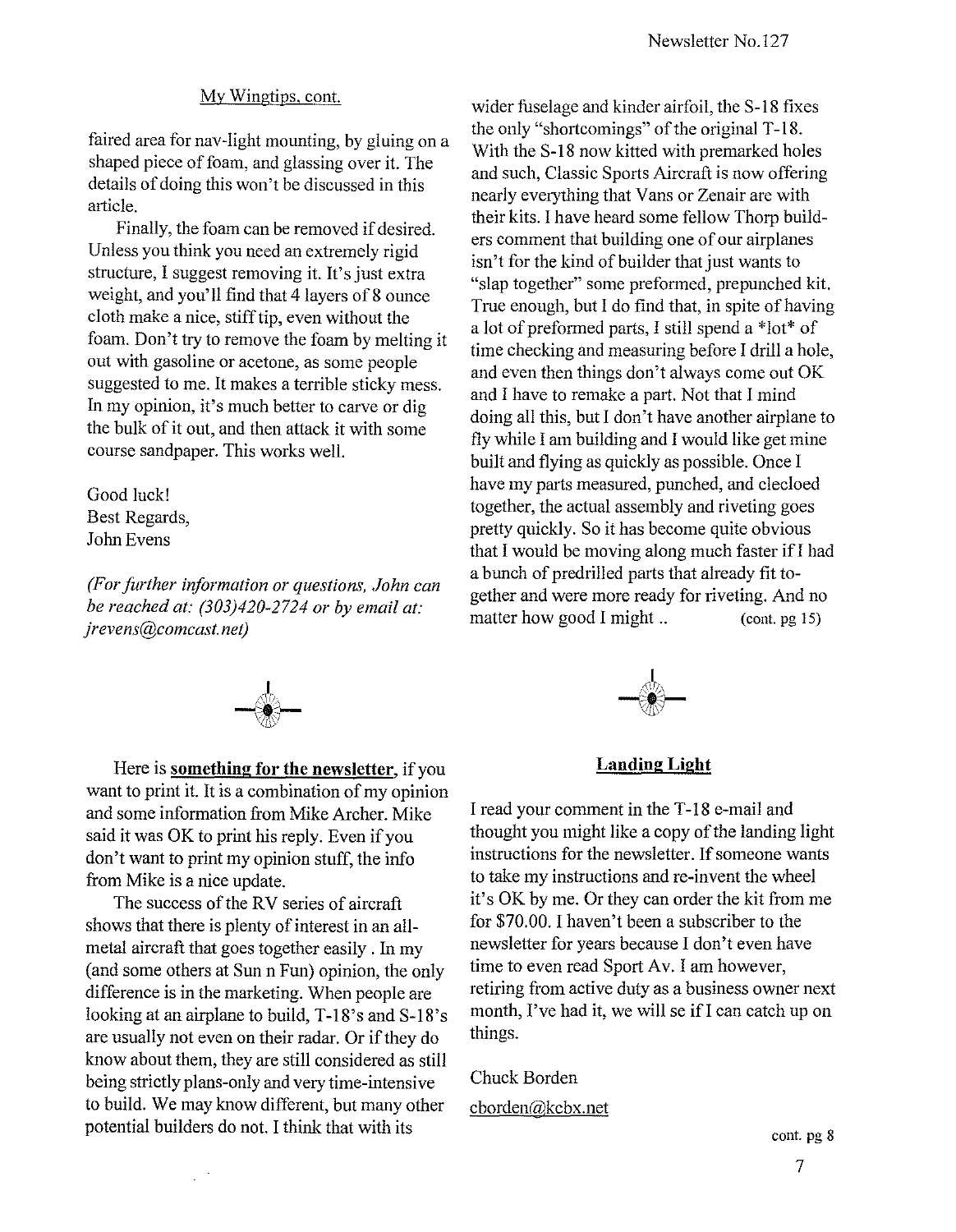# **Chuck Borden's Landing Light Kit**

# Metal Aircraft **Landing Light Installation Instructions**

This landing light kit was designed for the Thorp T-18 as a method of installing a halogen landing light in the leading edge of the outer bay of the outer wing panel.

Since there are several different airfoils used on the Thorp T-18, it is necessary to make your own form for the plexiglas lens to be used with your airplane. Also, airfoils will vary by how the leading edge of the wing skin was formed. With the following instructions the installer can make a form to fit any

metal wing. This kit will also work with all RV Aircraft.

# **Supplies Needed:**

- 1. 6 Amp circuit breaker switch (recommended), or a toggle switch, fuse holder and 6 amp fuse.
- 2. About 15 ft. of 18 gage shielded air craft wire.
- 3. Clear silicon sealer. Aircraft Spruce Part #09-27800 \*
- 4. Six  $1.1/2$ " #8 Drywall Screws \*

# Tools you will need:

- 1. T Square, Compass, Tape measure
- 2. 2 clothes pin type sheet metal clamps
- 3. Sheet metal cutting tools and files
- 4. Rivet tools and dimple dyes for 3/32 rivets and  $\#$  6 AN flush screws
- **5.** Cotton gloves
- 5. Wood Glue
- **6.** Cotton Gloves
- 7.  $8''x 12''$  Piece of 1/32 plywood sheet \*
- **8.** 2 feet of  $3/4$ " x 6" shop pine\*
- **9.** One piece of felt about one foot square.\*
- <sup>\*</sup> These Items Provided 10
- 6. Wire crimpers and hand tools
- 7. Oven set at 310 degrees fht.
- 8. Whitney punch if available
- 9. 3/32 clecoes and pliers
- 10. Rivet Sqeezer
- $11.$ Hand drill with  $\#$  40, 5/32 and 3/16 drill bits. Band saw and disk grinder.
- $12$ . Hole cutter (Malco HC1)

IMPORTANT FACTS ... BEFORE INSTALLATION

Before you unpack the landing light remember this: Halogen lights burn very hot and touching the bulb will greatly diminish it's life due to the oils in your skin. If you should forget and touch the bulb, clean with isopropyl alcohol before turning on. With regular use the bulb should never have to be replaced.

Also, laying out the opening in the wing and cutting the wing skin should be done with great care. You do not want to re-skin your wing panel because of a mistake.

1

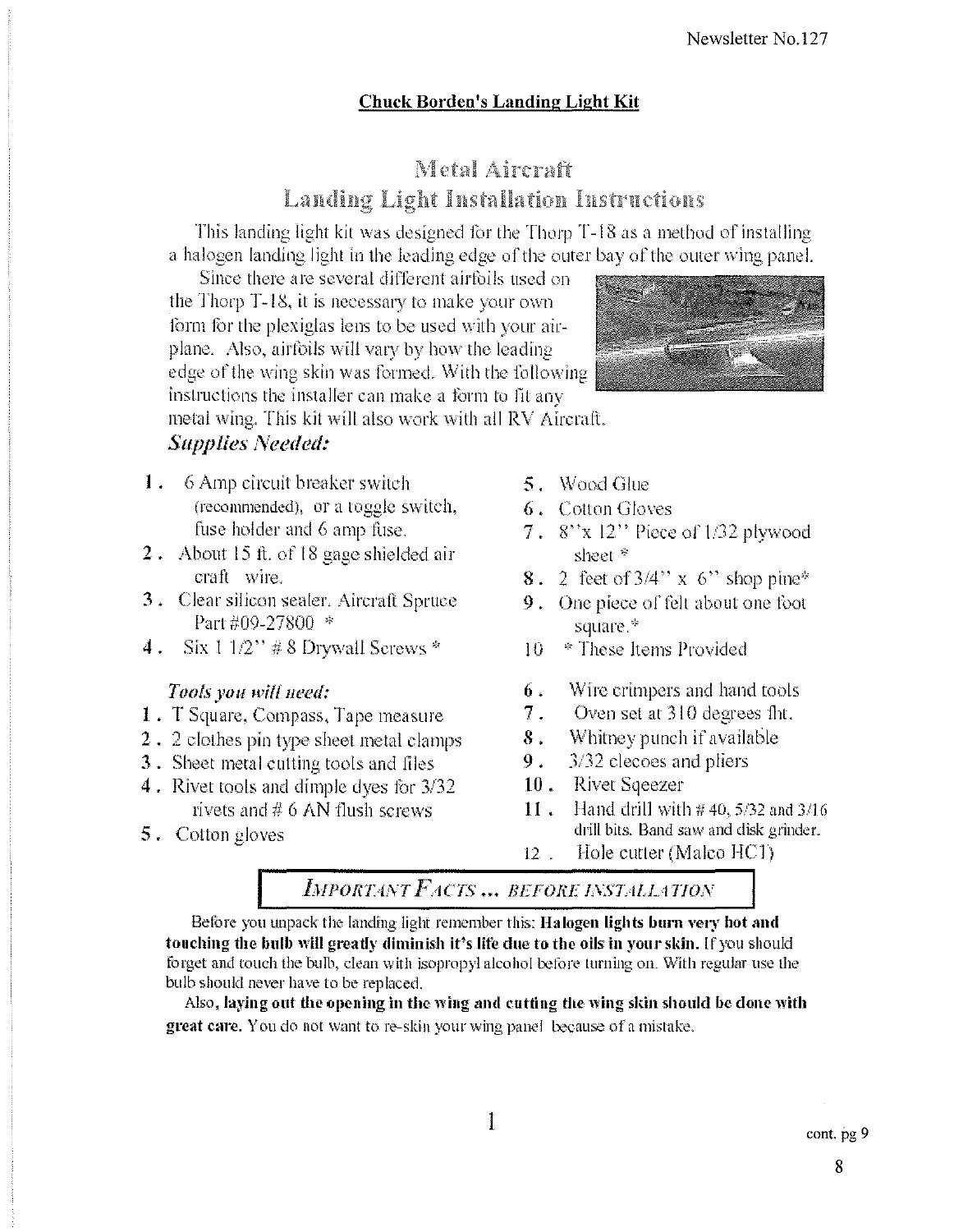#### Chuck Borden's Landing Light Kit.

Step 1. If the outer wing is completed, carefully remove forward outer wing rib by drilling out the 1/8 AN rivets. You may use this rib to make a pattern for making the landing light lens. Refer to figure 1.

A form must be made to shape the plexiglass to the shape of the airfoil. A pattern can be made to the shape of the outside of the airfoil and transferred to a piece of  $3/4$  by  $6$ <sup>\*\*</sup> pine, or take the outer wing rib and trace around the rib. The cord of the wing must be perpendicular to the spar end of the rib. After making two of these pieces, cut outside of the line and sand to the line on a disk sander. This completes step one.



After forming two pieces the shape of the rib, material must now be Step  $2.$ removed to allow for the thickness of the plexiglas, plywood covering and felt which will cover the form to keep from scratching the Plexiglas while forming. Cut shape on band saw to the line marked felt. Leave the line and sand to the line on



disk sander. Cut a board 4.5"x 3.5" to place between the two airfoil shapes. Make sure cord lines are on the same plane. Screw and glue together. Use white glue and drywall screws. See figure 2A. This completes



step 2. Let the glue set up for about three hours before starting step 3.

Step 3 Cover the form with the  $1/32$  plywood. This can be done without breaking or cracking the plywood by soaking it in hot water for a few minutes. Wrap the plywood around the form with the grain. Hold in place with some large rubber bands until dry. See figures 3A and 3B. After plywood has dried glue and staple to form. Let glue dry and remove staples. Light sand and cover with felt. Felt can be stapled on the bottom and drawn tight but does not have to be attached in any other way. See view 3C.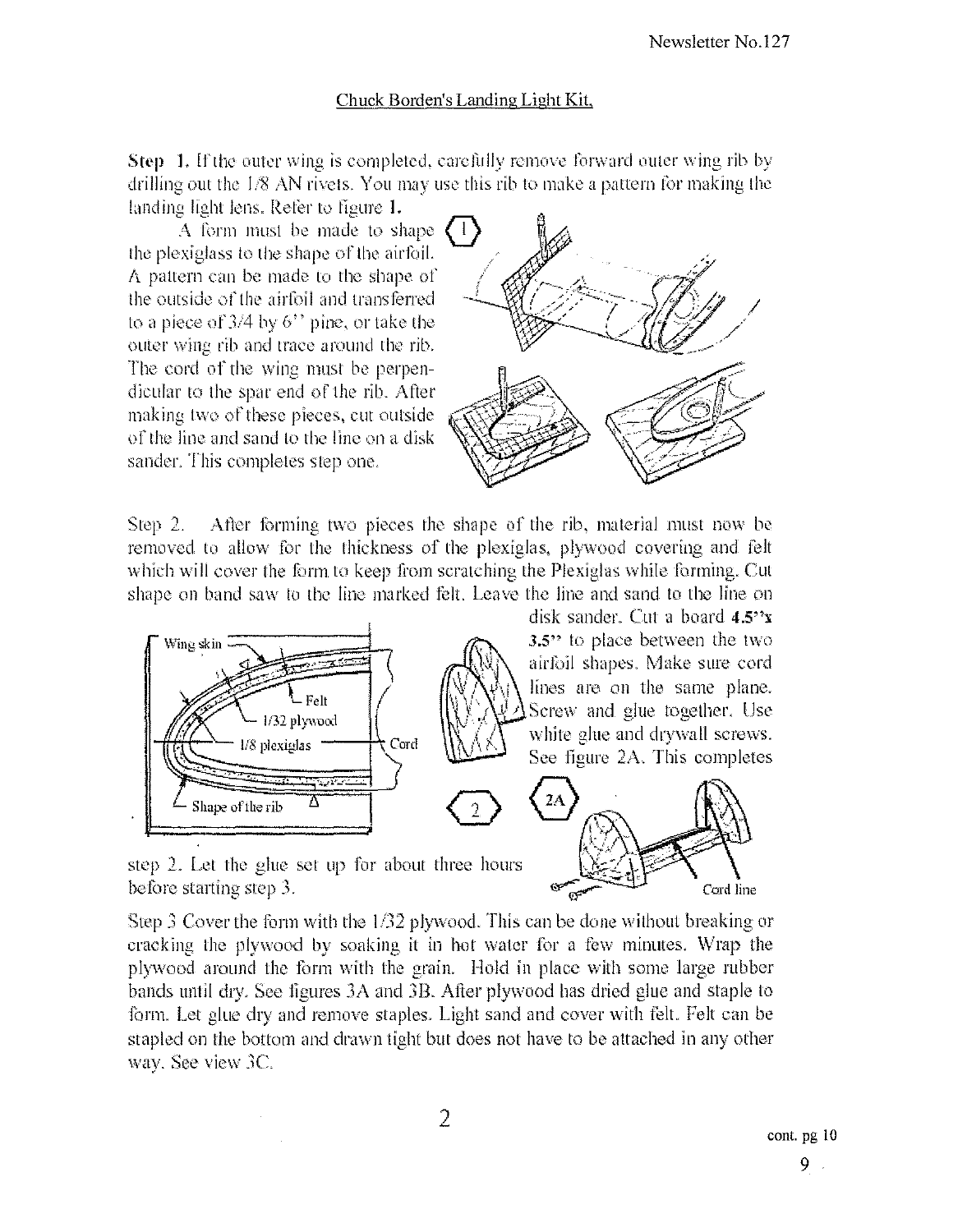#### Chuck Borden's Landing Light Kit. cont.



After the felt has been applied to the form a squaring block must be screwed to the form. It is on what will be the top part of the leading edge of the wing and is  $2 \frac{1}{2}$ inches back from the leading edge along the cord and is parallel with the leading edge. Figure 4A shows why this block is necessary. The squaring block is made

from a piece of pine and can be attached with two  $1 \,1/2$  inch #8 drywall screws. The squaring block is  $2/1/2$  inches aft of the leading edge on the top of the wing

Step 4, Forming the lens is actually the easiest part of this installation. After re- $_{\rm Cord \, line}$ moving the protective paper, clamp the Passest part of this fistentiation. After re-<br>moving the protective paper, clamp the<br>1/8th plexiglas to the form using sheet  $\begin{pmatrix} 4A \\ 4A \end{pmatrix}$  $\frac{1}{8}$ th plexiglas to the form using sheet<br>metal clamps, one on each side. Make sure that the  $8$ " width is parallel to the squaring arm, figure  $4A$ . Set oven for about 310 degrees. You will probably have to remove most of the oven racks to get everything in. Forming this piece of plexiglas will not hurt your oven, To avoid gonging or scratching the hot plexiglas remove all rings or other jewelry and where cotton gloves to keep from burning



your fingers. After being in the oven a few minutes remove everything and give the plexiglas a gentle push around the form just past top center. Place everything back in the oven for about five minutes, The plexiglas will gradually starl to droop, figure 4H. When it is almost all the way it is time to remove f\'om the oven. \Vith a small stick about 8" long, covered with felt, start to iron the plexiglas in the direction shown in figure 4B. Keep ironing until the part has cooled. Be sure to have your gloves on before doing this. And remember no jewelry. You will be amassed at how well the new lens fits and hugs the form.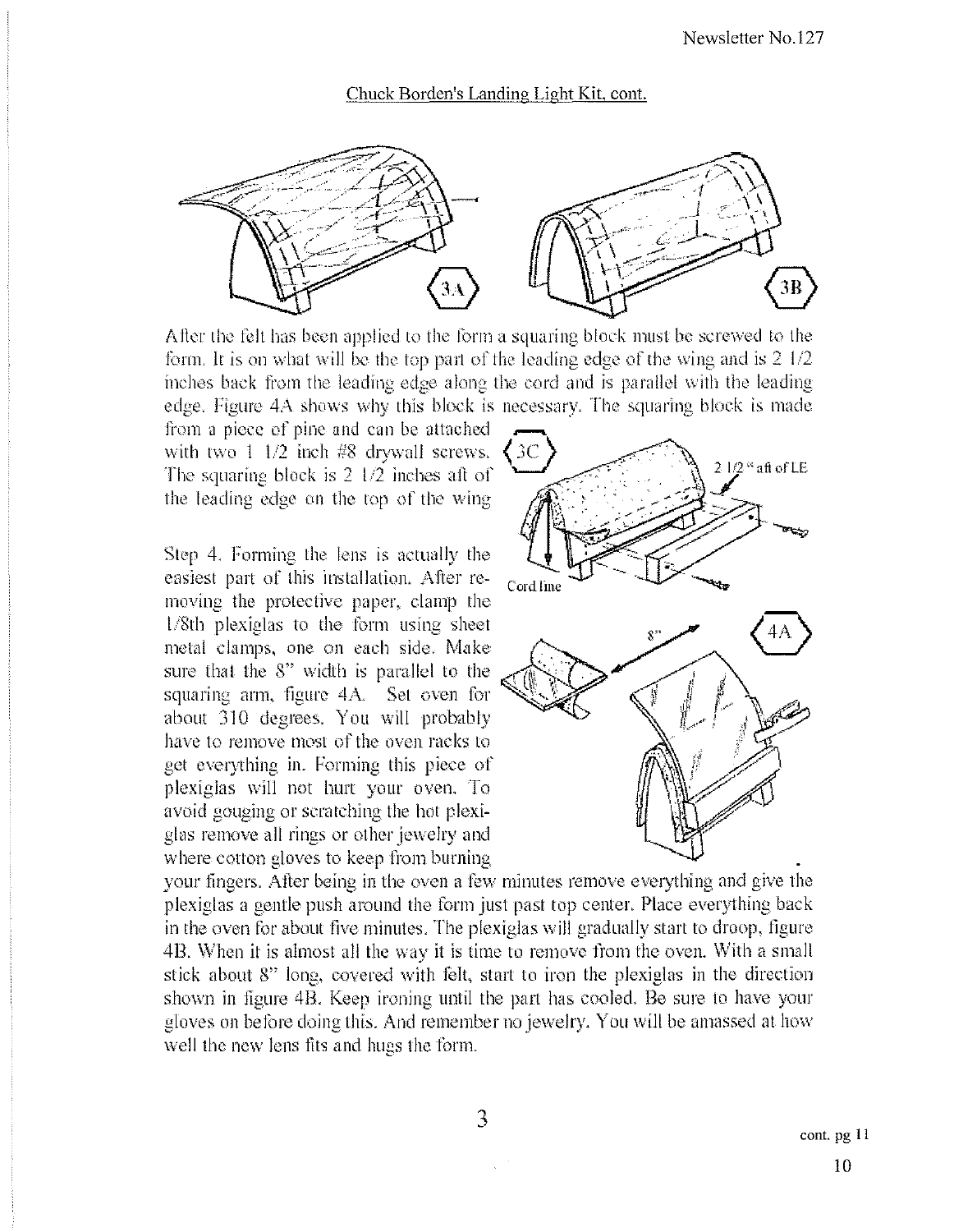## Chuck Borden's Landing Light Kit. cont.



After forming the lens put the paper back on and set aside.

The finished dimensions for the lens is: eight inches wide, 2 1/2 inches back on the cord line on top and  $3 \frac{1}{2}$  inches back on the cord line on the bottom. The top should be the right size and the width should also be correct but the bottom will probably have to be trimmed on the band saw and sanded smooth on the disk sander.



You have now completed part one of the landing light installation. It is now time to put the wood working tools

away and get out the sheet 'metal tools. Laying out the eutout in the wing can be accomplished with a #2 pencil and a T-Square. Measure back along cord I 1/2 inches on top of wing along the cord and 2 1/2 inches along bottom of wing, figure 4C. Using a T-Square on the tip of the wing draw a line top and bottom parallel to the leading edge. These

two line represent the rear cut lines top and bottom. The red numbers in figure 4C represent the location of the lens and the arrows lead lines represent the cut lines for  $\frac{6.00}{2}$ the sheet metal. The width of the opening is  $\mathbf{r}$ . six inches.  $4D$  This means that the lens will extend I inch larger all the way around the

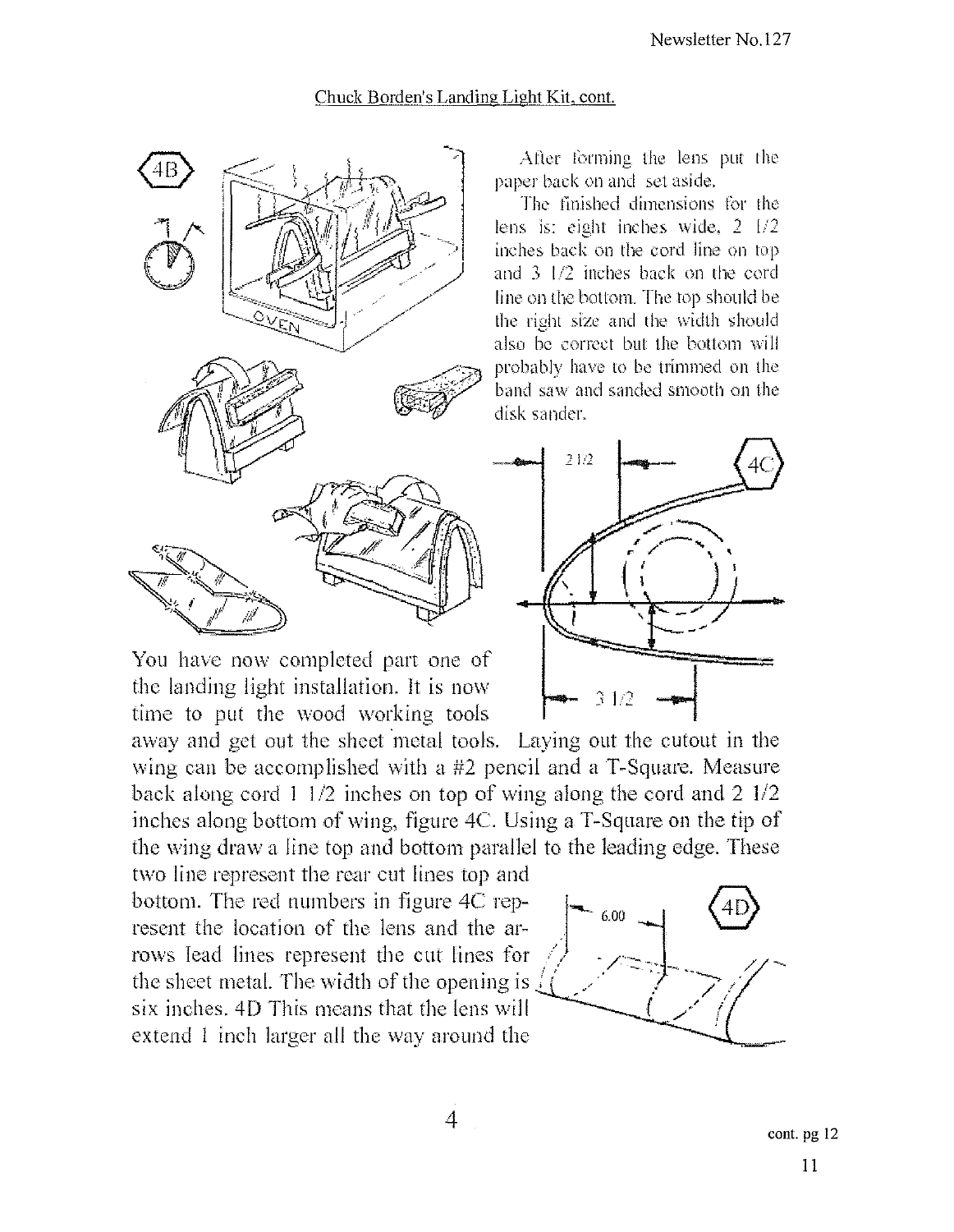### Chuck Borden's Landing Light Kit, cont.

inside of the skin.

Step 5. Layout the cut out on the wing skin. It should be 6" wide and 1  $1/2$ " back from the leading edge on the top of the wing and 2  $1/2$ " back from the leading edge on the bottom. Also the cutout should be eentered in the outer bay of the outer wing. Or centered between the two

outer ribs. Carefully remove this pieee of skin using left and right hand sheet metal snips. *A.* starter hole is helpful using a large step drill. Leave the line and file a radius in all four corners with a *114"* round file. No Sharp Corners. With a mill file very carefully file to the lines making the eutout fit the above dimensions. See view 5A.



With a pencil compass draw line 1/2 inch all around them opening. This will be the centerline for the attaching stainless screws for the lens,

five holes aeross the top and bottom and one hole on each side top and bottom half the distance between the rear screws and the distance between the rear screws and the leading edge. Accurately laying out these  $\iint \mathbb{R} \mathbb{R} \to \mathbb{R}$ leading edge. Accurately laying out these  $\frac{1}{\sqrt{2}}$ holes gives the appearance of professional workmanship, view 5B and 5C. Holes in the skin can now be driIled or punched out to

1/8th of an inch and de-burred on the inside of the skin. Take the new lens and carefully push it into the wing as far forward as it will go. You

will notice that it does not fit perfectly. They never do. Take the formed lens and center it and assure yourself that it is 1" larger than the opening all the way around. If you followed all the instructions this will be the case.

Holding the lens in place drill, and



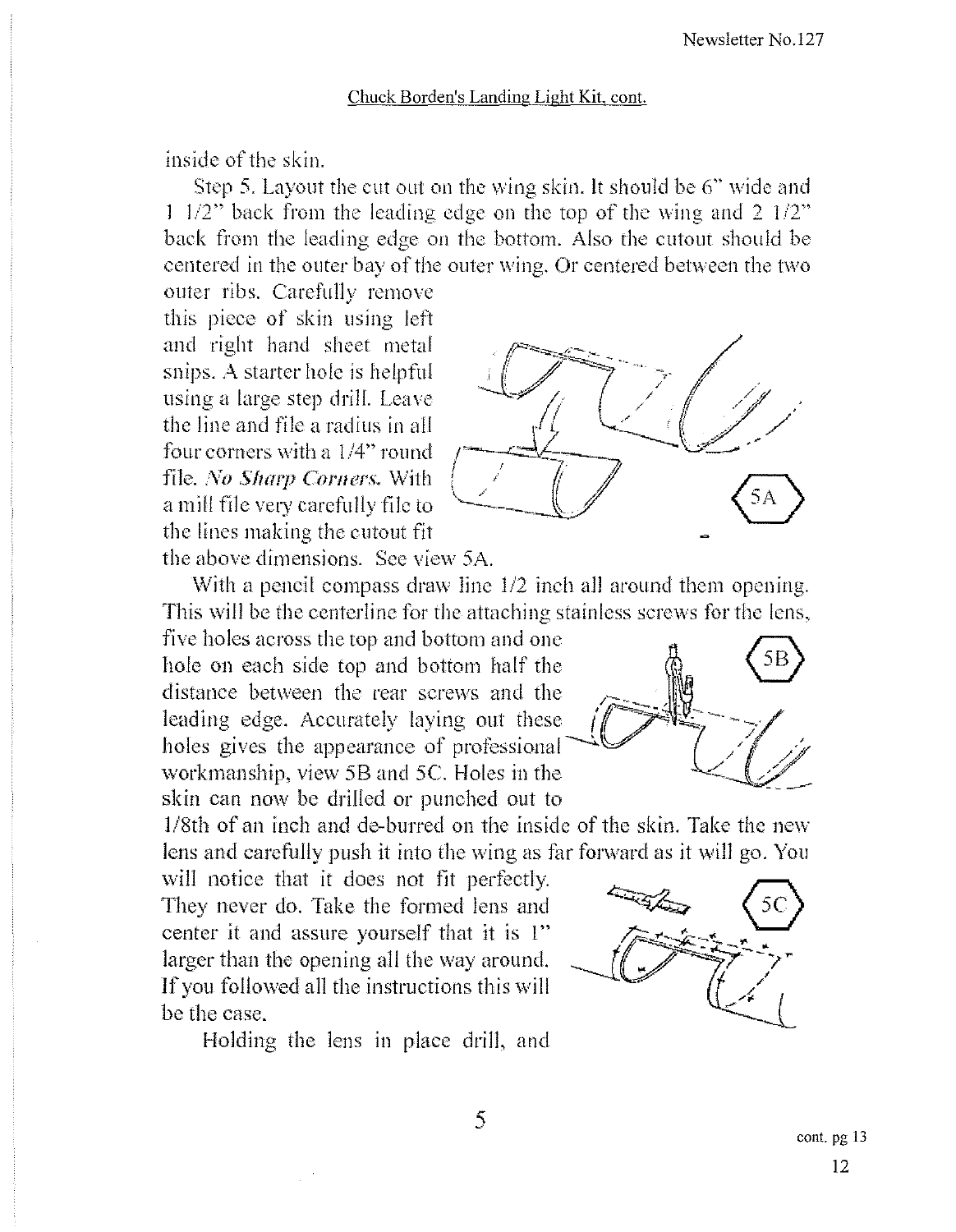#### Chuck Borden's Landing Light Kit, cont.

cleco as you go. After all holes are drill in the lens remove the lens and enlarge holes in the wing skin to  $5/32$ . Now dimple these holes for #6 flush screws. See view 5 D. Now enlarge the holes in the lens to 3/16. The over size holes are to allow for expansion and contraction. Now countersink holes in lens only to accept dimple in wing for  $#6$  screws.



Step 6. With lens held in place with a couple of temporary screws it is time to locate the hinge that will be the main support for the light and give the light the ability to be adjusted to ditTerent angles. The hinge



should be located 1/4 inch aft of the bottom rear of the lens. Center  $\frac{1}{\sqrt{1+\frac{1}{\sqrt{1+\frac{1}{\sqrt{1+\frac{1}{\sqrt{1+\frac{1}{\sqrt{1+\frac{1}{\sqrt{1+\frac{1}{\sqrt{1+\frac{1}{\sqrt{1+\frac{1}{\sqrt{1+\frac{1}{\sqrt{1+\frac{1}{\sqrt{1+\frac{1}{\sqrt{1+\frac{1}{\sqrt{1+\frac{1}{\sqrt{1+\frac{1}{\sqrt{1+\frac{1}{\sqrt{1+\frac{1}{\sqrt{1+\frac{1}{\sqrt{1+\frac{1}{\sqrt{1+\frac{1}{\sqrt{1+\frac{1}{\sqrt{1+\frac{1}{\sqrt{1+\frac{1}{\sqrt{1+\frac{1}{\sqrt{1+\frac{1$ #40 drill and cleco through holes<br>provided. Be sure to use the hinge

tersink the<br>hinge for flush rivets. Rivet the hinge half in place, figures 6A and 6B  $\overline{a}$  =  $\overline{b}$  =  $\overline{c}$  =  $\overline{a}$  =  $\overline{b}$  =  $\overline{c}$  =  $\overline{c}$  =  $\overline{a}$  =  $\overline{b}$  =  $\overline{c}$  =  $\overline{c}$  =  $\overline{a}$  =  $\overline{c}$  =  $\overline{c}$  =  $\overline{a}$  =  $\overline{c}$  =  $\overline{c}$  =  $\overline{c}$  =  $\overline{$ Step 7. It is now time to install the lens. Using a



clear silicon, Aircraft Spruce Part #09-27800, put a 1/4 inch bead of silicon all the way around the outside inboard of the screw line. When the lens in pushed into place the sealant will ozz out. screw into place with the Stainless #6 screws. Do not over-tighten screws. They should be snug so they do not turn but not tight. With the locking nuts they will not come out. Whip up excess silicon but leave enough to fill any gaps between the skin and the lens. It will take about 24 hours for the silicon to cure. After the silicon has cured it is time to install the light assemble. <sup>~</sup> All that holds the light assemble in plaee is the binge pin and the adjustment ann. After putting the hinge pin in place you will notice the light has plenty of travel. We used a portable 12 Volt battery to test the light in the dark. Sitting on the tarmac of the airport we set the light to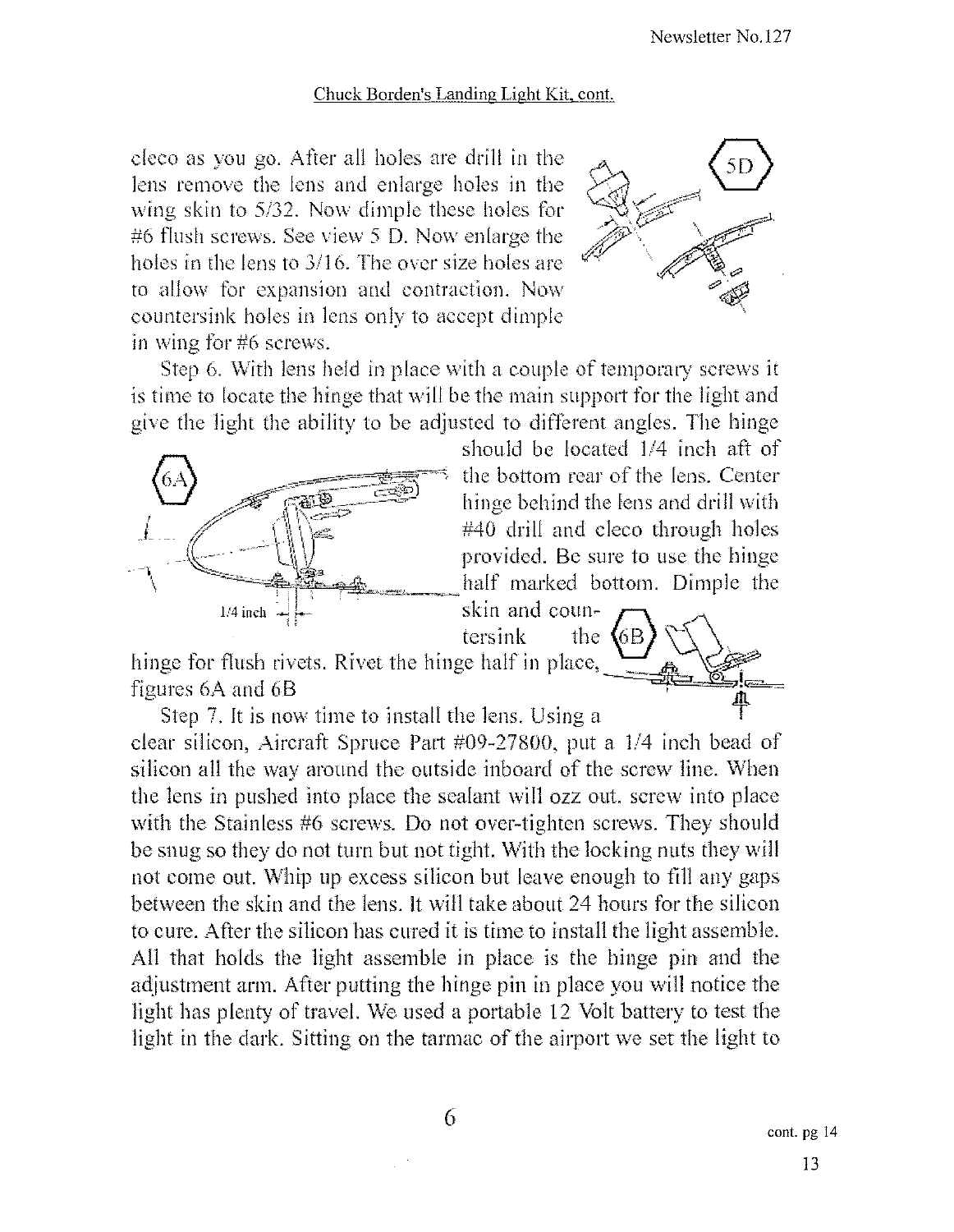#### Chuck Borden's Landing Light Kit, cont.

hit the ground about fifty feet in front of the airplane in the tail wheel position, It is a good place to start until you can actually go out and do some landings. After finding the right angle for the lens, rivet the L/bracket to the top of the skin so that the obround slot in the adjustment arm is centered. This allows adjustment for and aft of the fifty foot setting. Attach adjustment arm to L/bracket..



Step 8. The access panel and ring are for the purpose of readjusting the light and the possibility of ever having to change the bulb. If you are not concerned that this problem will be an issue, then don't install it. If you are going to install the panel now is the time to do it, before reinstalling the outer wing rib. An inspection panel can be built into the outer wing rib but that still requires removing the wing tip every time you have to work on the light. I believe the access panel is much better.

The outer ring for the panel is 10 inches in diameter, so the center of the ring should be 5 1/2 inches back from the trailing edge of the bottom hinge stock. Cut an 8 inch hole in the wing using a circle cutter. If you do not have one most RV 4 builders do, borrow it. After cutting the hole, screw the 8 inch plate to the ring and place in the hole and use the ring as a drill template. Cleco as you drill. Remove the plate from the ring and dimple and rivet ring in place. You can now screw the panel to the ring on the outside of the skin. Reinstall the out wing rib. The ground wire can be attached to the outer rib after it has been installed and the hot wire ran through the wing to the 6 Amp circuit breaker switch. This completes the installation of the halogen landing light. Contact me with any problems. cborden@slonet.org

> **NOTICE:** please contact Chuck at: cborden@kcbx.net instead of the "@slonet.org" address listed above.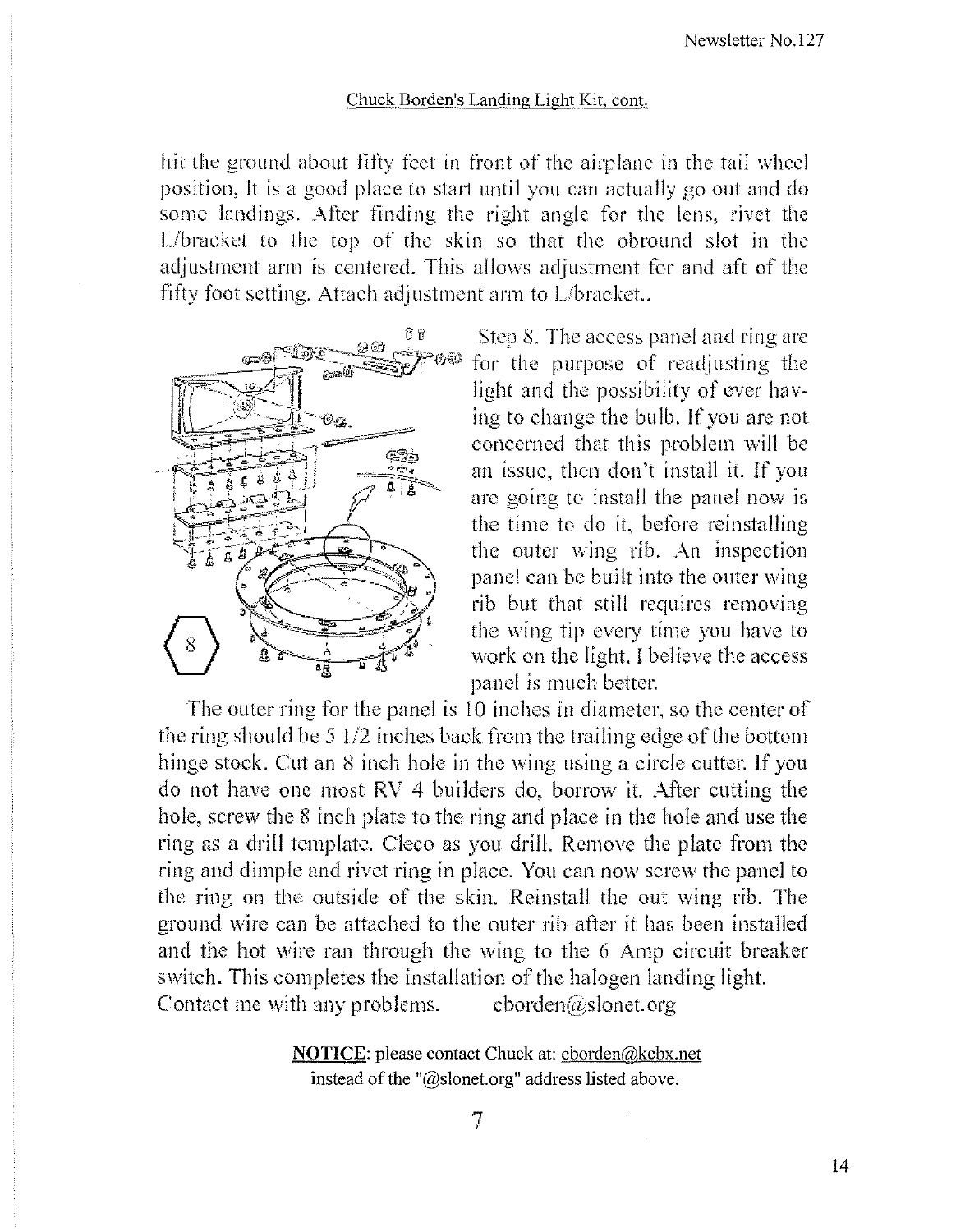#### Something for the newsletter, cont. from pg 7

get with sheet -metal fabrication, it is hard to match the precision of parts that are laser-cut or stamped. Being a T-18 builder, I am naturally interested in seeing more people building a T-18 or S-IS instead of Brand X.

With all that said, I mentioned this to Mike Archer in an email. Here is his reply: "We are busy with our new tri-gear aircraft and it has priority over everything else in order to get it in the air as quickly as possible. Yes, I agree with you, marketing is one of the major differences between us and Van and Zenair. They have had a lot more time to develop their kits. The development of our kit as of now is at the stage of repeatability and we are looking at further improvements for development of the quick builds. When we get the new tri-gear flying (early summer) we will be in a better position to expand our marketing."

Also unlike Van or Zenair, we have mulitple suppliers for our aircraft, as opposed to one central kit supplier. I'm not sure just how much Ecklund and CSA are in direct competition with each other for parts, versus how much they complement each other by having different parts for two different airplanes. I realize that having a booth at Sun 'n' Fun or Oshkosh is expensive and a.long trip from California. I wonder if sharing a single booth for both designs would be more cost effective. I'm not trying to tell anyone how to run their business, just voicing a few thoughts and opinions because I would like to see more people building and flying the  $T-18$  and  $S-18$ . The more that I have studied these two aircraft, the more I have seen just how well designed they are and how, nearly 40 years after the original design was drawn, the performance is just as good (or better) than most newer designs.

Andrew Robinson



A **Letter From The** Past (From the ThorpList)

#### 22 Jan 69

#### Dear Arthur Wortz

I am spending thousands of dollars and taking my life in my hands to sort out the T -18 horizontal tail problems. We at least know now what the problem is and are on our way to a solution which will not be difficult to accomplish.

The flying tail is superior in all respects to the conventional tail and after having worked with it for over 25 years, I have no interest in the convential tail.

In my effort to get maximum performance for the T-18, I made the horizontal tail too thin. A conventional tail of the thickness and size probably would have a fluttered at about the same speed since it was a symanetrical bending ?????? of flutter that we have encountered. Of course the convientonal tail would need to about a third bigger for the same flight effectiveness and it can never be a effective in ground handling. A T-18 with a conventional tail just cannot be as satisfactory performance or handling wise.

The linait(?) Maneuvering tail load for the T-18 is 1000#. This would apply to any tail. However all other tail loads would be effected by tail geomatry, your best bet is to refer to F .A.R. 23 for loads and distributions for the T-IS in the areobatic catagory. Tail loads will take a 10 or 12 page report to develop and I do not have time to do it for you even if I hand you geomatry.

Flutter is a complicated subject. The two most important factors in avoiding it are stiffness and speed. The T -18 is fast enough to get into trouble with the big engines.

I don't berate you for being "spooked" by the accidents, but just making a different tail doesn't insure you against flutter or in-flite failure. It is your neck.

 $\mathbb{R}^3$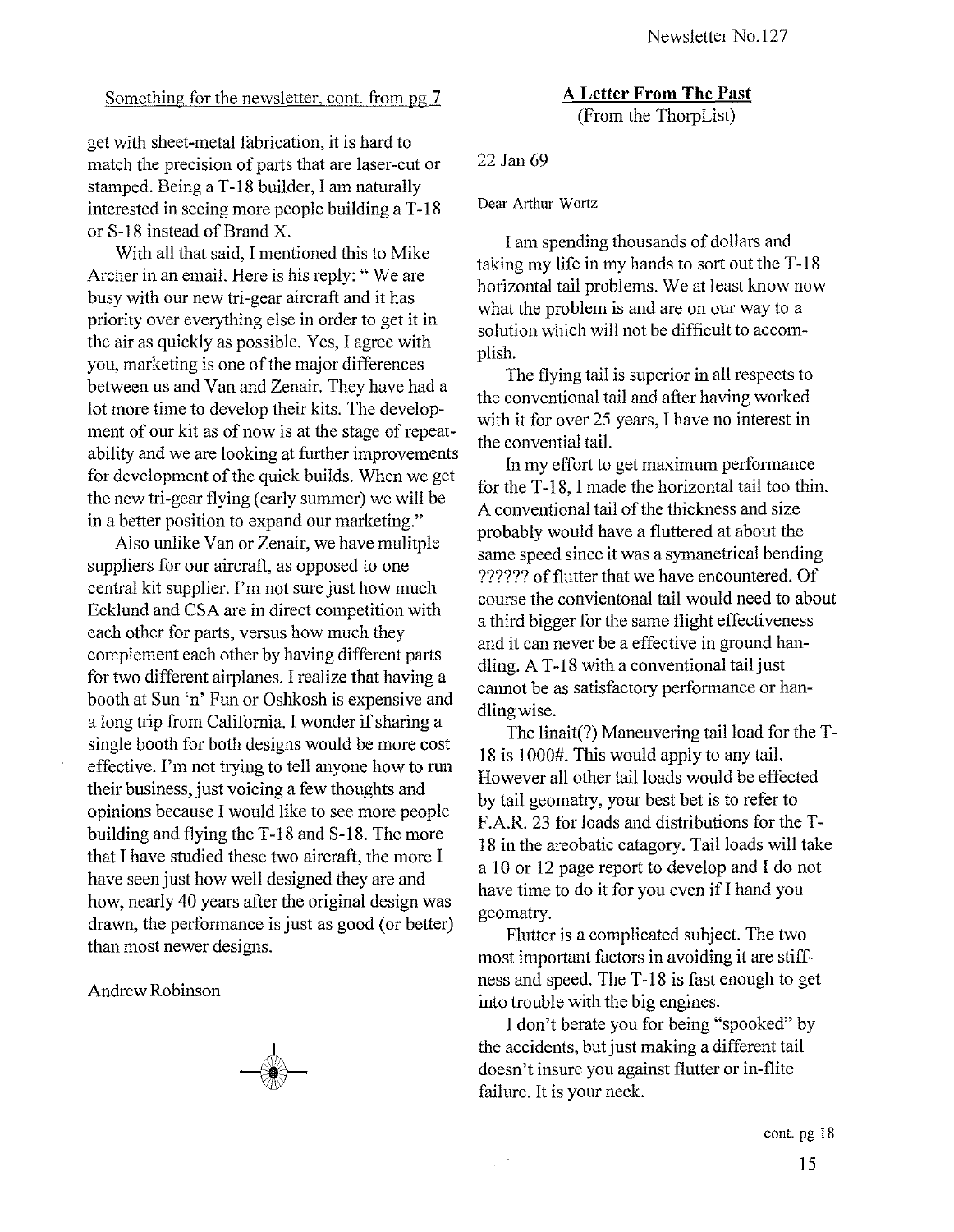#### **T -18 Directory Questionnaire**

Please fill out this form as completely as you can. You can photo-copy it to avoid damaging your valuable newsletter. I did however put some non-important stuff on the other side ... so ... **Please include some pictures** of your Thorp for Rick to include in the directory. We want everyone building, flying, restoring or just storing your Thorp to participate. Send your completed form and pictures to: Rick Shoup ~ HC-61 Box 82A ~ Capon Bridge, WV. 26711

|                               |                                                                                                                                                                                                                                                                                                                                                                                                                                                                      | Start Date:           |
|-------------------------------|----------------------------------------------------------------------------------------------------------------------------------------------------------------------------------------------------------------------------------------------------------------------------------------------------------------------------------------------------------------------------------------------------------------------------------------------------------------------|-----------------------|
|                               |                                                                                                                                                                                                                                                                                                                                                                                                                                                                      | Completion Date:      |
|                               | $\begin{array}{c} \n\text{City:} \quad \text{State:} \quad \text{Zip:} \quad \text{I.} \quad \text{I.} \quad \text{I.} \quad \text{I.} \quad \text{I.} \quad \text{I.} \quad \text{I.} \quad \text{I.} \quad \text{I.} \quad \text{I.} \quad \text{I.} \quad \text{I.} \quad \text{I.} \quad \text{I.} \quad \text{I.} \quad \text{I.} \quad \text{I.} \quad \text{I.} \quad \text{I.} \quad \text{I.} \quad \text{I.} \quad \text{I.} \quad \text{I.} \quad \text{$ | Time to Complete:     |
|                               |                                                                                                                                                                                                                                                                                                                                                                                                                                                                      | Length of Ownership:  |
|                               | Phone Number:                                                                                                                                                                                                                                                                                                                                                                                                                                                        | Previous Owners:      |
|                               |                                                                                                                                                                                                                                                                                                                                                                                                                                                                      |                       |
|                               | Plans Number:                                                                                                                                                                                                                                                                                                                                                                                                                                                        | Equipment List:       |
| N Number:                     |                                                                                                                                                                                                                                                                                                                                                                                                                                                                      |                       |
| Thorp Model: (Circle One)     | Standard T-18<br>T-18C (std fuse, conv wing)<br>T-18W (wide body, std wing)<br>T-18CW (wide body, conv wing)<br>T-18L (std T-18, using LDS airfoil)                                                                                                                                                                                                                                                                                                                  | Modifications:        |
| Status:                       | S-18 (Lu Sunderlands design)<br>(Circle One)<br>Project<br>Completed and Flying<br>Completed but Not Flyable<br><b>Under Restoration</b>                                                                                                                                                                                                                                                                                                                             | Personal Information: |
| Airframe Hours:               |                                                                                                                                                                                                                                                                                                                                                                                                                                                                      | Comments:             |
| Engine Type: ________________ |                                                                                                                                                                                                                                                                                                                                                                                                                                                                      |                       |
| Propeller Type:               |                                                                                                                                                                                                                                                                                                                                                                                                                                                                      |                       |
| Name of Builder:              |                                                                                                                                                                                                                                                                                                                                                                                                                                                                      |                       |

 $\cdot$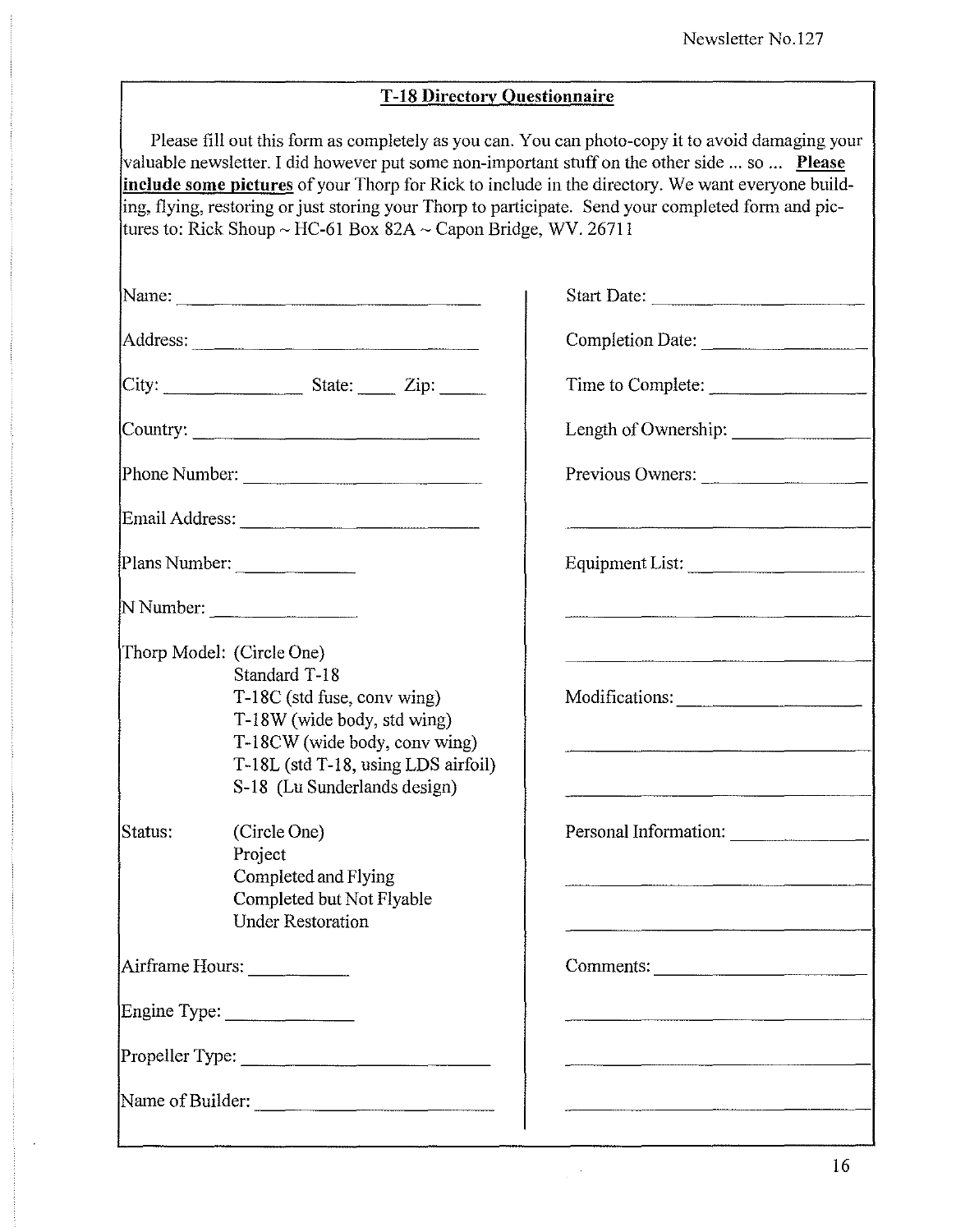# For Sale

# $T-18$

Aircraft 48 hrs, Engine 78 hrs . Engine 0-360 Lycoming (180 HP) with 75089 pistons Flush rivet construction Wide body model All flight instruments Two radios king-ki $205 +$ king-kx145, plus intercom Encoding altimeter to 25,000 feet. Loran. Wing tip strobe lights. Electric trim Ailerons, flaps, rudder, stabilizer and flight trim light Double strength landing gear struts Double thickness aluminum sheeting Main fuel tank plus two wing tanks. Total capacity, 56 gals. Wood Sensenich propeller model w68Iy-80= *801*  70 pitch Solar panel battery charger. Tinted canopy and windshield sholder belts Note: All original plans, logs, and news letters included. . ................................ \$30,000.00

Ed Elder

bigeewe@bellsouth.net

772.595 5698 , after 5:00 PM (Florida)

# $T-18$

#### No.1 138

Standard Wing and Fuse with 150hp, manual flaps & trim. Needs paint and interior asking 26K 990 TTAF -700 SMOH last compression check 79,78,79,75 Annual in Jan 04 Pictures upon request Matt Loiacono mattloiacono@hotmail.com matthorp@aol.com

# $T-18$

THORP T-18, 180HP, 1140 TTA&E, CIS prop, vortalators, autopilot, GPS coupled, IFR certified, very nice aircraft, 170-kts.+ cruise. *\$39,995. GAI(478)* 934-4136; (478) 934-4549. (478) 934-4136 Cochran GA \$39,995

# $T-18$

1982 T -18 for sale. 180 hp *wlcs* prop. approx 1100 tta, 1100 tte. night vfr equipped. color gps. intercomm, ky-97a, egt/cht. very nice airplane. based at cable airport in upland, ca (ccb). asking 34k/obo. pics on request. 909-739-0218 or e mail. thanks. Nanci Greenfield

pngreenfield@earthlink.net

# Prop

Having installed a constant speed prop on my T-18, I have for sale a 70X82 Serba prop with about 200 hours, spinner and 4 inch prop extension both from Ken Knowles. All for a Lycoming 0-360. Call if or email if interested. Bill Beswick 11304 Kingfisher Ct Holland, Michigan 49424 6167489156 wbeswick@chartermi.net

# Carb Nozzle

FOR SALE Nozzle (47-828) for MA4 spa carburetors # 10-5009 or 10-5062 Improves atomization, there fore better milage and power. This is new but will not work in my carb as it's the wrong #. Original cost was about \$75, would like \$50. Paul MacMichael copterplt@juno.com

cont. pg 18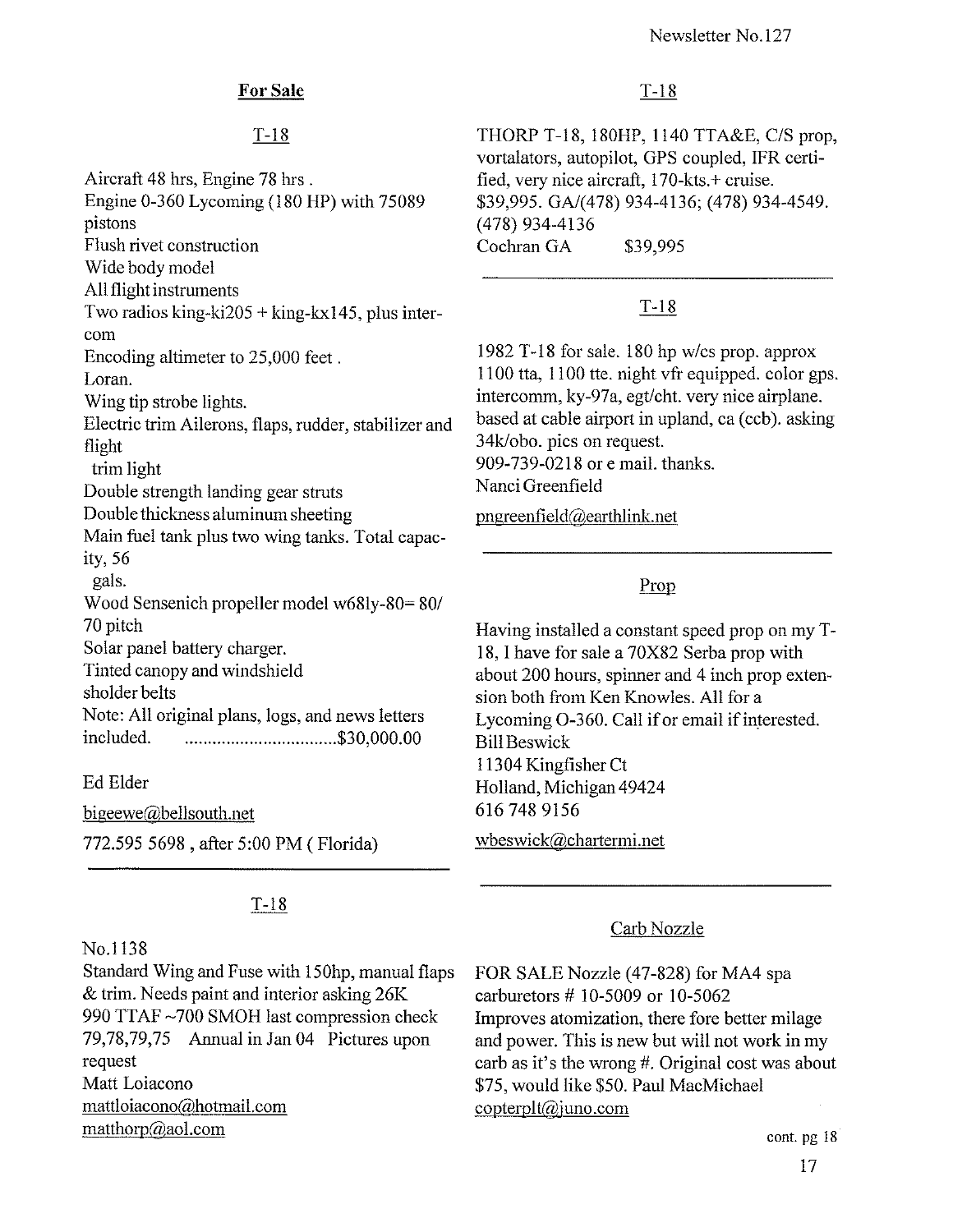#### For Sale, cont.

#### Prop Extension

If anyone is looking for a nice 6 inch diameter prop extension I have one available for \$150.00 plus shipping. Please reply to: rjaeger@bellsouth.net

Robert Jaeger



A Letter From The Past, cont.

P.S. The original T-18 tail is safe at a red line of 180 ??I??

Best Reguards John W. Thorp

*Editors Note: The person contributing this originalletter had some problems reading a few of the words* ... *so where the* ???? *you willjust have to figure* it *out.* 



#### **Spring Get-Together Scheduled**

Maxine and I will put together the Spring Thorp Gathering on the weekend of June 4,5 & 6. It will be a Baxter County Airport (BPK) at Mountain Home, Arkansas. BPK has a 5000' x 75' runway with parallel taxiway. They have lots of ramp space with tiedowns installed and a

**cant.** 

#### Spring Get-Together Scheduled, cont.

couple of large hangars that may possibly offer some shelter in the advent of threatening weather. I talked to the airport manager and he is enthusiastic about hosting it there. I think local EAA Chapter 775 will sign on as a "sponsor" so we can have the advantage of their liability insurance coverage at no cost.

We'll hang around the BPK airport on Friday evening to greet late afternoon arrivals and probablY try to arrange some sort of cookout there that evening. Saturday, we'll beat up the airport with buddy rides, formation flights, etc. Gaston's White River Resort is very close, and some may wish to drop in there for a light lunch on Saturday. Their runway is quite adequate for a Thorp-I've been in there several times. Saturday evening, those wishing to fly in to "the Valley" airstrip will be welcome to  $\frac{1}{2}$  do so. It is 2800' long but only 22' wide------ya gotta be able to keep it on the imaginary centerline! There will be transportation to the Valley for those wishing to leave their planes at BPK. We'll have a cookout and hangar party at the Green's place Saturday evening.

The closest motel is the Brass Door at Gassville. They have double occupancy rooms for  $$57$  (+ tax) and some suites for \$67. They only have a total of 37 rooms and fill up early with trout fishermen this time of year. They will accept late cancellations if it is due to unflyable weather. Their number is 870-435-2988.

The Holiday Inn Express is the newest motel in Mtn Home and a bit pricier. You can get a discounted rate of \$64 if they ask for the Gary Green group rate Their number is 870-425-6200.

There are several other nice motels in Mtn Home. Getting a room at the last minute should not be a problem, but not being where most others are staying gets to be a transportation challenge for us. Here are some of the other motels: Baxter Inn 888-644-6555 Comfort Inn 800-924-9449 Days Inn 800-329-7466 Ramada Inn 870-425-9191 Super 8 800-800-8000

I can see no disadvantage to getting on the phone right now and making a reservation at the Brass Door (870-435-2288). You can cancel anytime prior to 48 hrs and at the last minute if it is due to nasty weather. It would help Maxine and I to plan things if you'd also email us(ggreen@bullshoals.net) if you plan to be here. You can call us at 870-430-5428.

Gary & Maxine Green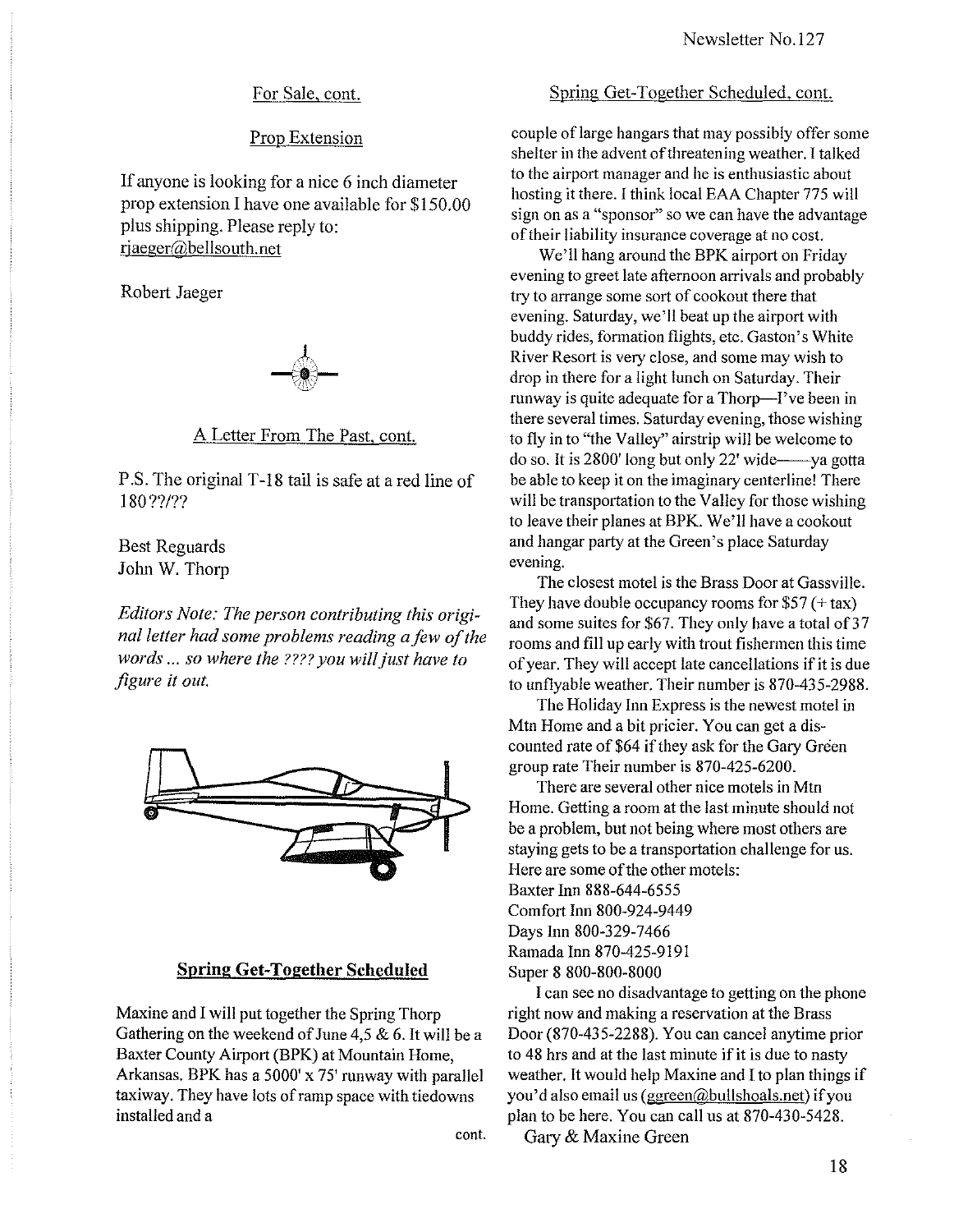

#### William Bertrand passes

A New Smyra Beach man died when the plane he was piloting plunged into a Central Florida lake. Witnesses spotted the Thorp T-18 experimental aircraft flying below the fog over the lake about 11:25Saturday, Florida Highway Patrol officials said. The plane flew back up into the clouds and dropped straight into the Cresent Lake shortly afterwards. The plane's engine did not appear to be functioning when the plane crashed, officials said. The pilot was identified as William Bertrand, patrol officials said, There were no passengers on the plane. Bertrand's body was recovered by several residents and a Cresent City police officer. Cresent City is about 60 miles north of Orlando.

# Thorp Events for 2004

- April  $13-19 \sim$  Sun 'n Fun Fly-In Lakeland, FL. We are planning a dinner-forum at Bill's at Dranefield Deli 3043 Dranefield Rd. It is located across from the airport at the ap proach end of Rwy 23. Date is 16 APRIL 2004. More details to follow.. Bill Williams  $\sim$  n360ww@yahoo.com
- May 14-16  $\sim$  These are the dates of the new Mid-Atlantic Fly-In and Aviation Convention to be held at the Lumberton Airport in Lumberton N. C. While the full schedule has yet to be determined, I have met with the organizers and have been assured that there will be a lot of flying, an air show, forums, vendors, camping and all the other good stuff that goes with an old time regional fly in. Lumberton has over 1600 rooms. If the interest is there, I will scout out a good motel and set up a deal for us T-18ers. This part of N. C. is known for great bar-b-que and I'm sure we can find a place to hold a dinner on Saturday night. For info go to: New-lumberton.gif or contact Dana LaBounty at: dana.labountv@SHAW.AF.MIL.
- **June 4-6**  $\sim$  Spring Get-Together Mountain Home, Arkansas. See page 18 in this newsletter
- **July 27 Aug 2**  $\sim$  EAA Airventure Oshkosh, WI. We are planning our usual T-18 forum and luncheon on Friday July 30th at 12:00 noon in the big tent at the Nature Center. For more information contact: Roy Farris (618)723-2594 or rfarris@shawneelink.com
- $A\overline{U}G$ . 28 29  $\sim$  Thorp Gathering at Mifflin Country Airport Reedsville, PA. For more information contact: Jim Hockenbrock by phone at (717) 667-2790 or by email at hockey@acsworld.com
- October 8-10 ~ Annual Kentucky Dam Get-Together Gilbertsville, KY. For more information contact Teresa Scola at: btscola@aol.com or 847-437-7153